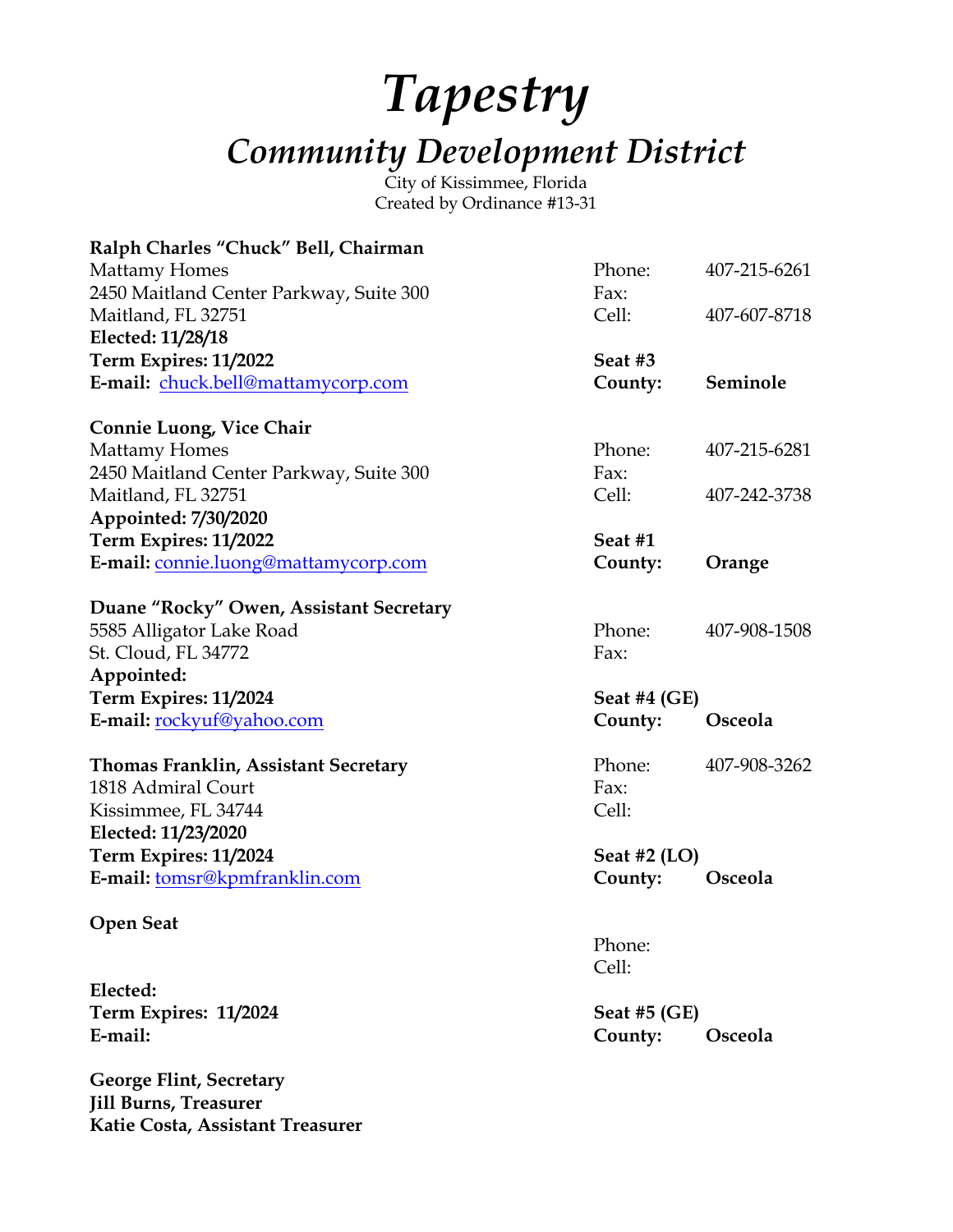## **Tapestry CDD District Directory**

| <b>District Counsel</b>                                       |        |                               |  |
|---------------------------------------------------------------|--------|-------------------------------|--|
| Lindsay Whelan                                                | Phone: | 850-222-7500                  |  |
| Kutak Rock, LLP                                               | Fax:   |                               |  |
| P.O. Box 10230                                                |        |                               |  |
| Tallahassee, FL 32302                                         |        | Support: Jennifer Gillis -    |  |
| E-mail: Lindsay.whelan@kutakrock.com                          |        | Jennifer.Gillis@kutakrock.com |  |
| <b>District Engineer</b>                                      |        |                               |  |
| Mark Vincutonis                                               | Phone: | 407-847-9433                  |  |
| Hanson Walter & Assoc.                                        | Fax:   | 407-847-2499                  |  |
| 8 Broadway, Suite 104                                         |        |                               |  |
| Kissimmee, FL 34741                                           |        | Linda Hart                    |  |
| E-mail: mvincutonis@hansonwalter.com                          |        | lhart@hansonwalter.com        |  |
| <b>Consulting Engineer</b>                                    |        |                               |  |
| Greg Crawford                                                 | Phone: | 407-487-2594                  |  |
| Poulos & Bennett                                              | Fax:   | 407-289-5280                  |  |
| 2602 E. Livingston Street                                     |        |                               |  |
| Orlando, FL 32803                                             |        |                               |  |
| E-mail: gcrawford@poulosandbennett.com                        |        |                               |  |
| Underwriter                                                   |        |                               |  |
| <b>Brett Sealy</b>                                            | Phone: | 407-622-0130 x303             |  |
| MBS Capital Markets, LLC                                      | Fax:   | 407-622-0135                  |  |
| 152 Lincoln Avenue                                            | Cell:  | 407-808-0685                  |  |
| Winter Park, FL 32789                                         |        |                               |  |
| E-mail: brett@mbscapitalmarkets.com                           |        |                               |  |
|                                                               |        |                               |  |
| Developer                                                     |        |                               |  |
| <b>Mattamy Homes</b>                                          | Phone: | 407-599-2228                  |  |
| 2450 Maitland Center Parkway, Suite 300<br>Maitland, FL 32751 | Fax:   | 407-599-9998                  |  |
|                                                               |        |                               |  |
| <b>Bond Counsel</b>                                           |        |                               |  |
| Akerman Senterfitt                                            | Phone: | 407-423-4000                  |  |
| 420 S. Orange Avenue                                          | Fax:   | 407-843-6610                  |  |
| Suite 1200                                                    |        |                               |  |
| Orlando, FL 32801                                             |        |                               |  |
| <b>Trustee</b>                                                |        |                               |  |
| Janet Ricardo                                                 | Phone: | 904-565-7970                  |  |
| Regions Bank                                                  | Fax:   | 904-261-7940                  |  |
| 10245 Centurion Parkway                                       |        |                               |  |
| Jacksonville, FL 32256                                        |        |                               |  |
| E-mail: <i>janet.ricardo@regions.com</i>                      |        |                               |  |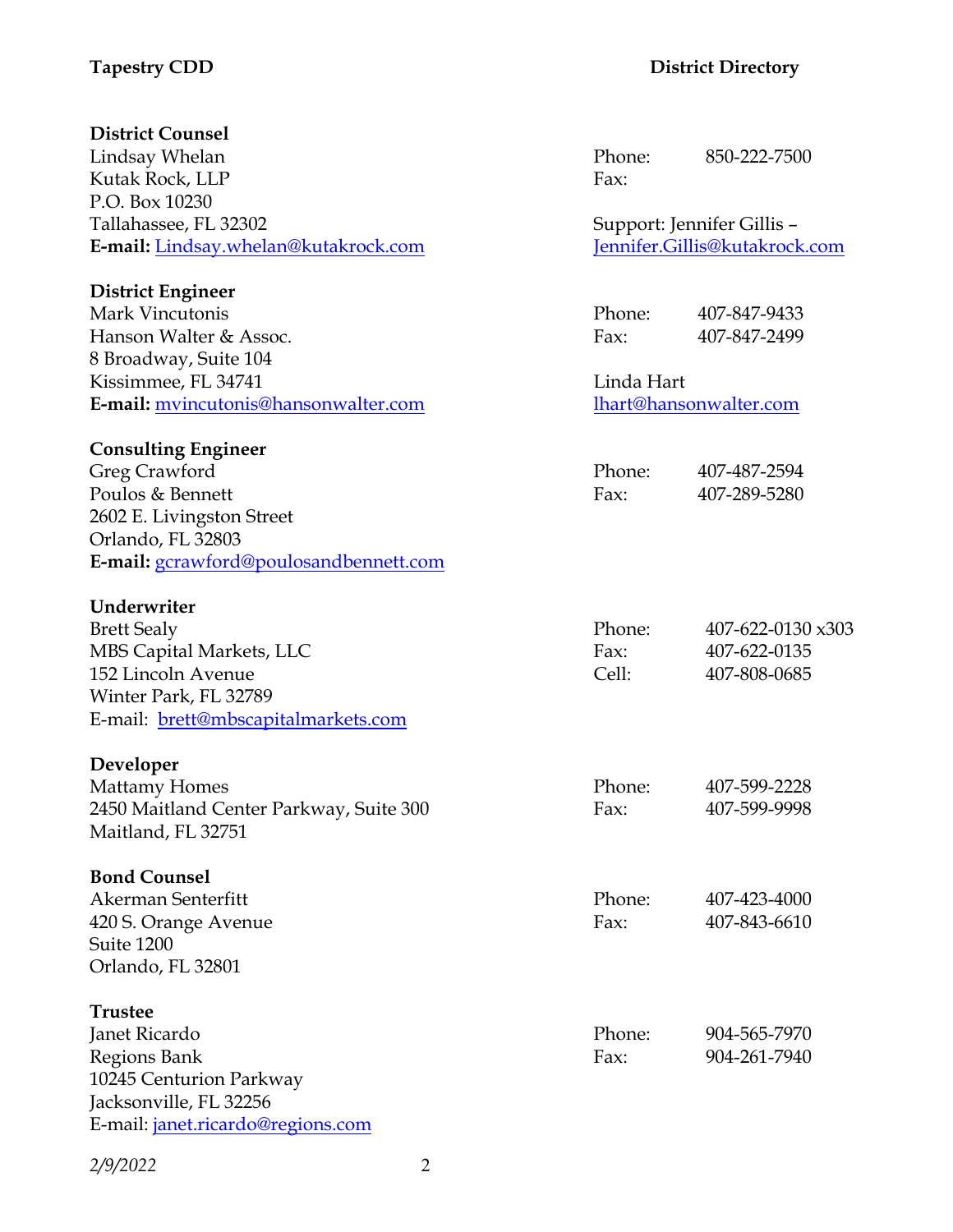| <b>Osceola County Manager</b>                    | Phone: | 407-742-2385                        |
|--------------------------------------------------|--------|-------------------------------------|
| Don Fisher                                       | Fax:   |                                     |
| 1 Courthouse Square                              |        |                                     |
| Kissimmee, FL 34741                              |        |                                     |
| <b>Osceola County Clerk of the Circuit Court</b> | Phone: | 407-742-3708                        |
| Kelvin Soto                                      | Fax:   |                                     |
| Administration Bldg.                             |        |                                     |
| 2 Courthouse Square, Suite 2000                  |        |                                     |
| Kissimmee, FL 34741                              |        |                                     |
| <b>Osceola County Supervisor of Elections</b>    |        |                                     |
| Mary Jane Arrington                              | Phone: | 407-742-6000                        |
| 2509 E. Irlo Bronson Memorial Highway            | Fax:   | 407-742-6001                        |
| Kissimmee, FL 34744                              |        |                                     |
| <b>Osceola County Tax Collector</b>              | Phone: | 407-742-4000                        |
| <b>Bruce Vickers</b>                             | Fax:   | 407-742-4037                        |
| 2501 E. Irlo Bronson Memorial Highway            |        |                                     |
| Kissimmee, FL 34744                              |        |                                     |
| <b>Osceola County Property Appraiser</b>         | Phone: | 407-742-5000                        |
| Katrina Scarborough                              | Fax:   | 407-742-4900                        |
| 2505 E. Irlo Bronson Memorial Highway            |        |                                     |
| Kissimmee, FL 34744                              |        |                                     |
| <b>City of Kissimmee Manager</b>                 |        |                                     |
| Mike Steigerwald                                 | Phone: | 407-518-2308                        |
| 101 N. Church Street                             | Fax:   | 407-518-2260                        |
| Kissimmee, FL 34741                              |        | *Send Meeting Notices/Agendas       |
| msteiger@kissimmee.org                           |        | olga.sanchezdefuentes@kissimmee.gov |
| <b>City of Kissimmee Clerk of Court</b>          | Phone: | 407-518-2308                        |
| Linda Hansell                                    | Fax:   | 407-518-2260                        |
| 101 N. Church Street                             |        | *Send Meeting Notices/Agendas       |
| Kissimmee, FL 34741                              |        |                                     |
| lhansell@kissimmee.org                           |        |                                     |
| <b>Toho Water Authority</b>                      |        |                                     |
| <b>Todd Swingle, Executive Director</b>          | Phone: | 407-944-5131                        |
| 1951 Martin Luther King Blvd.                    |        | *Send Meeting Notices/Agendas       |
| Kissimmee, FL 34741                              |        |                                     |
| E-mail: tswingle@tohowater.com                   |        |                                     |

**Meeting Location Phone:** 407-742-8930 Hart Memorial Central Library

*2/9/2022* 3